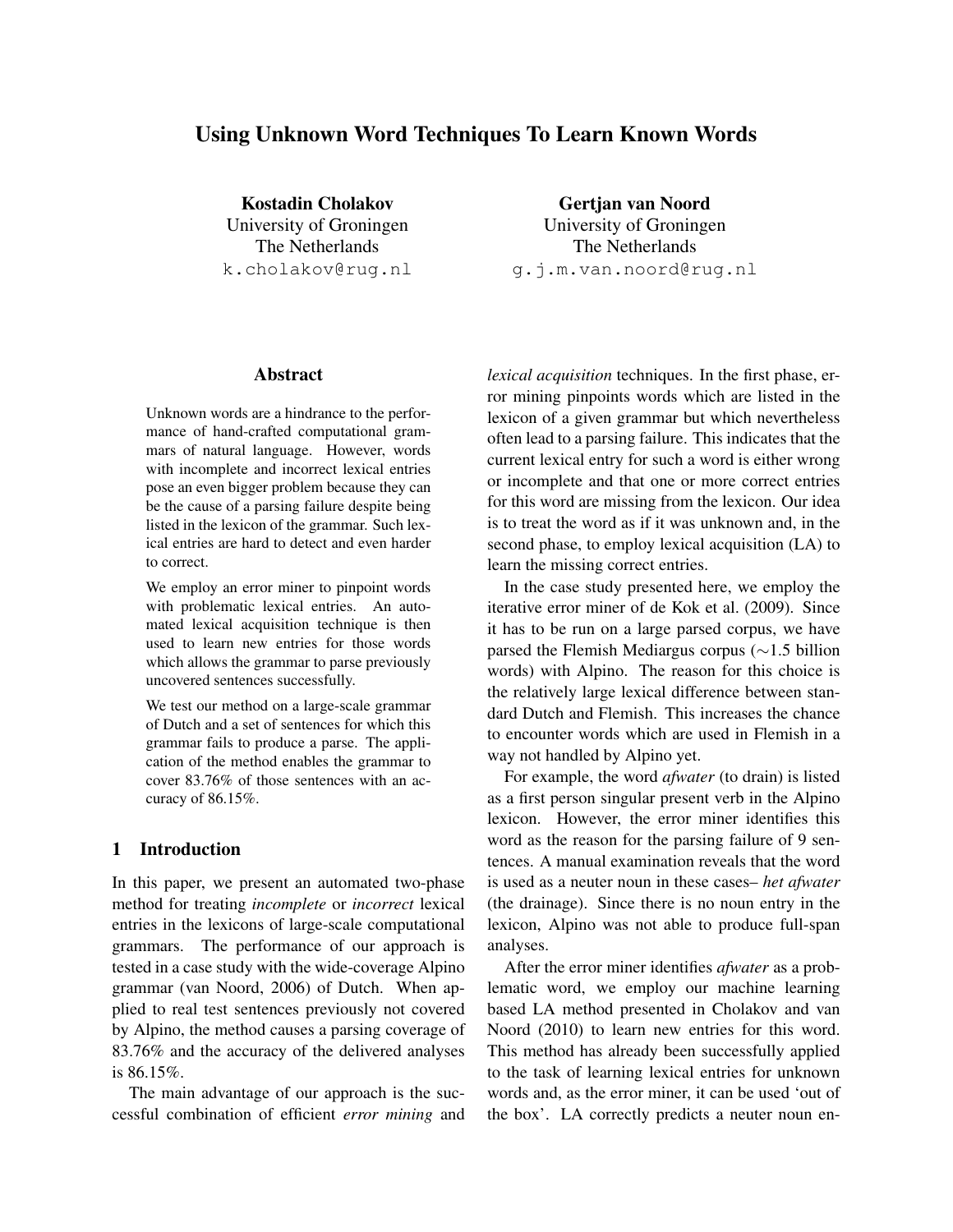try for *afwater* and the addition of this entry to the lexicon enables Alpino to cover the 9 problematic sentences from the Mediargus corpus.

It should be noted that since our approach cannot differentiate between incomplete and incorrect entries, no entry in the lexicon is modified. We simply add the lexical entries which, according to the LA method, are most suitable for a given problematic word and assume that, if these entries are correct, the grammar should be able to cover previously unparsable sentences in which the word occurs.

The remainder of the paper is organised as follows. Section 2 describes the error miner. Section 3 presents the Alpino grammar and parser and the LA technique we employ. Section 4 describes an experiment where error mining is performed on the Mediargus corpus and then, LA is applied to learn new lexical entries for problematic words. Section 5 discusses the effect which the addition of the new entries to the lexicon has on the parsing coverage and accuracy. Section 6 provides a comparison between our approach and previous work similar in nature. This section also discusses the application of our method to other systems and languages as well as some ideas for future research.

### 2 Error Mining

The error miner of de Kok et al. (2009) combines the strengths of the error mining methods of van Noord (2004) and Sagot and de la Clergerie (2006). The idea behind these methods is that grammar errors lead to the parsing failure of some grammatical sentences. By running the grammar over a large corpus, the corpus can be split into two subsets– the set of sentences which received a full-span parse and the set of sentences failed to parse. Words or n-grams which occur in the latter set have a suspicion of being the cause of parsing failures.

van Noord (2004) defines the suspicion of a word sequence as:

$$
(1) \qquad S(w_i...w_j) = \frac{C(w_i...w_j|error)}{C(w_i...w_j)}
$$

where  $C(w_i...w_j)$  is the number of sentences which the sequence  $w_i...w_j$  occurs in and  $C(w_i...w_j|error)$  is the number of occurrences of the sequence in unparsable sentences.

While this method performs well in identifying words and n-grams that are unambiguously suspicious, it also assigns incorrectly a high suspicion to forms which happen to occur often in unparsable sentences by 'bad luck'. The iterative error mining algorithm of Sagot and de la Clergerie (2006) tackles this problem by taking the following into account:

- If a form occurs within parsable sentences, it becomes less likely for it to be the cause of a parsing failure.
- The suspicion of a form depends on the suspicions of the other forms in the unparsable sentences it occurs in.
- A form observed in a shorter sentence is initially more suspicious than a form observed in a longer one.

However, because of data sparseness problems, this method is only able to handle unigrams and bigrams. Another potential problem is the absence of criteria to determine when to use unigrams and when bigrams to represent forms within a given sentence. Consider the trigram  $w_1, w_2, w_3$  where  $w_2$  is the cause of a parsing failure. In this case, the whole trigram as well as the bigrams  $w_1, w_2$  and  $w_2, w_3$ will become suspicious which would prevent the unigram  $w_2$  from 'manifesting' itself.

To avoid this problem, de Kok et al. (2009) uses a preprocessor to the iterative miner of Sagot and de la Clergerie (2006) which iterates through a sentence of unigrams and expands unigrams to longer n-grams when there is evidence that this is useful. A unigram  $w_1$  is expanded to a bigram  $w_1, w_2$  if this bigram is more suspicious than both of its unigrams. The general algorithm is that the expansion to an ngram  $i...j$  is allowed when the following two conditions are fulfilled:

(2)  $S(i...j) > S(i...j-1) \cdot expFactor$  $S(i...j) > S(i+1...j) \cdot expFactor$ 

Within the preprocessor, suspicion is defined as shown in (1) and the *expFactor* is a parameter specially designed to deal with data sparseness.

As the error mining technique of de Kok et al. (2009) successfully overcomes the problems which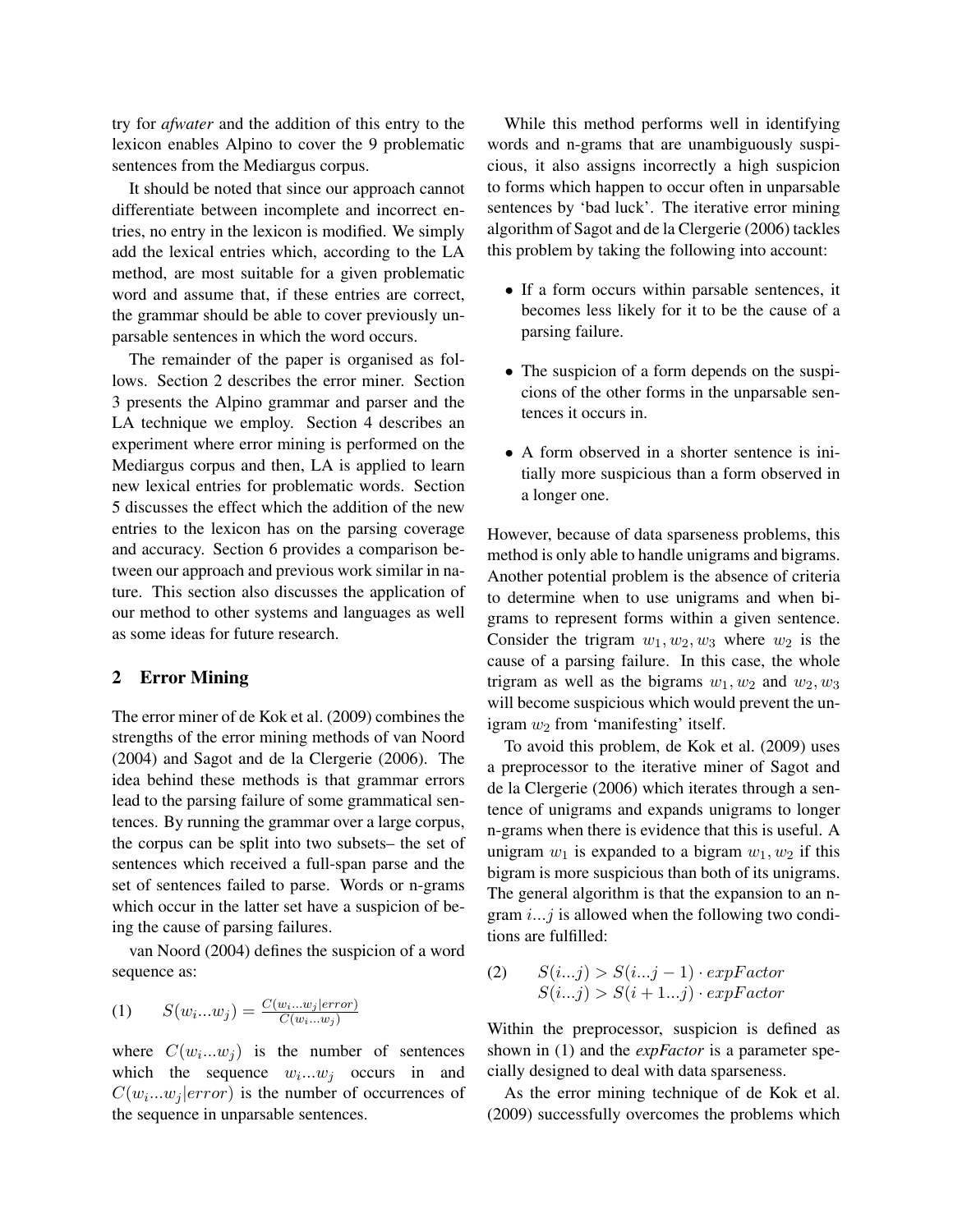the other error mining methods we discussed encounter, we have chosen to employ this technique in our experiment.

#### 3 Automated Lexical Acquisition

#### 3.1 The Alpino Grammar and Parser

Since we employ Alpino for the purposes of our case study, it is convenient to explain the LA method we have chosen to use in the context of this system.

The Alpino wide-coverage parser is based on a large stochastic attribute value grammar. The grammar takes a 'constructional' approach, with rich lexical representations stored in the lexicon and a large number of detailed, construction specific rules (about 800).

Currently, the lexicon contains over 100K lexical entries and a list of about 200K named entities. Each word is assigned one or more lexical types. For example, the verb *amuseert* (to amuse) is assigned two lexical types– *verb(hebben,sg3,intransitive)* and *verb(hebben,sg3,transitive)*– because it can be used either transitively or intransitively. The other type features indicate that it is a present third person singular verb and it forms perfect tense with the auxiliary verb *hebben*.

#### 3.2 Learning Algorithm

The goal of the LA method we describe Cholakov and van Noord (2010) is to assign correct lexical type(s) to a given unknown word.

It takes into account only open-class lexical types: nouns, adjectives and verbs. The types considered in the learning process are called *universal types*<sup>1</sup> .

For a given word, a maximum entropy (ME) based classifier takes various morphological and syntactic features as input and outputs a ranked list of lexical types. The probability of a lexical type *t*, given an unknown word and its context *c* is:

(3) 
$$
p(t|c) = \frac{exp(\sum_i \Theta_i f_i(t,c))}{\sum_{t' \in T} exp(\sum_i \Theta_i f_i(t',c))}
$$

where  $f_i(t, c)$  may encode arbitrary characteristics of the context and  $< \Theta_1, \Theta_2, \ldots >$  is a weighting parameter which maximises the entropy and can be

| Features                                                          |
|-------------------------------------------------------------------|
| i) a, af, afw, afwa                                               |
| $\mathbf{ii}$ ) r, er, ter, ater                                  |
| <b>iii</b> ) particle_yes #in this case af                        |
| $iv)$ hyphen_no                                                   |
| v) noun $\langle$ het,sg $\rangle$ , verb $\langle$ sg $1\rangle$ |
| $vi)$ noun(het, count, sg), noun(de, count, pl)                   |
| <b>vii</b> ) noun(het), noun(count), noun(sg), noun(de)           |
| noun(pl)                                                          |

Table 1: Features for *afwater*

evaluated by maximising the pseudo-likelihood on a training corpus (Malouf, 2002).

Table 1 shows the features for *afwater*, the word we discussed in Section 1. Row (i) contains 4 separate features derived from the prefix of the word and 4 other suffix features are given in row (ii). The two features in rows (iii) and (iv) indicate whether the word starts with a particle and if it contains a hyphen, respectively.

Further, the method we describe in Cholakov and van Noord (2009) is applied to generate the paradigm(s) of each word in question. This method uses a finite state morphology to generate possible paradigm(s) for a given word. The morphology does not have access to any additional linguistic information and thus, it generates all possible paradigms allowed by the word orthography. Then, the number of search hits Yahoo returns for each form in a given paradigm is combined with some simple heuristics to determine the correct paradigm(s). The web search heuristics are also able to determine the correct definite article (*de* or *het*) for words with noun paradigms.

One verb and one noun paradigm are generated for *afwater*. In these paradigms, *afwater* is listed as a first person singular present verb form and a singular *het* noun form, respectively. This information is explicitly used as features in the classifier which is shown in row (v) of Table 1.

Next, syntactic features for *afwater* are obtained by extracting a number of sentences which it occurs in from large corpora or Internet. These sentences are parsed with a different 'mode' of Alpino where this word is assigned all universal types, i.e. it is treated as being maximally ambiguous. For each sentence only the parse which is considered to be the best by the Alpino statistical disambiguation model

<sup>&</sup>lt;sup>1</sup>The adjectives can be used as adverbs in Dutch and thus, the latter are not considered to be an open class.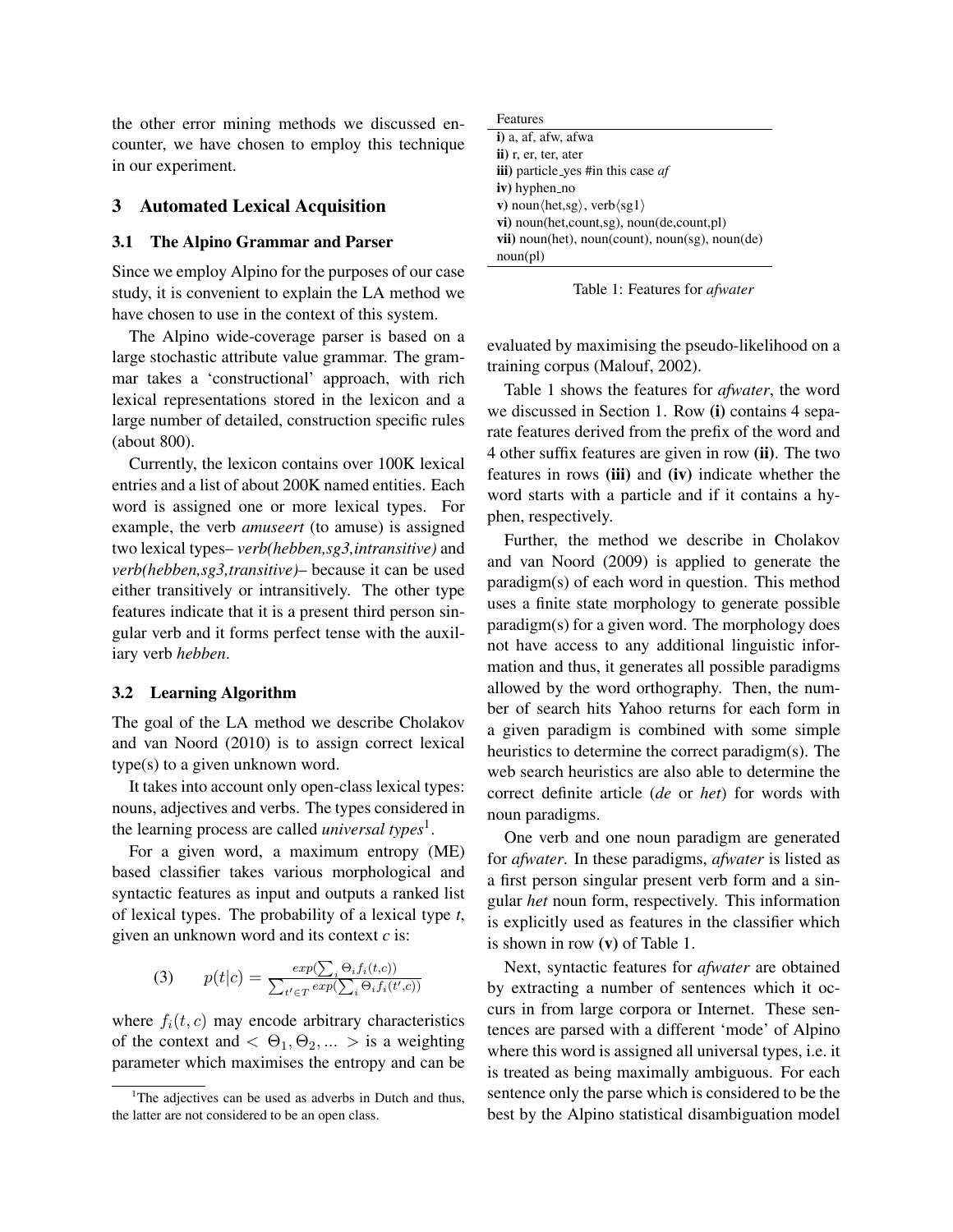is preserved. Then, the lexical type that has been assigned to *afwater* in this parse is stored. During parsing, Alpino's POS tagger (Prins and van Noord, 2001) keeps filtering implausible type combinations. For example, if a determiner occurs before the unknown word, all verb types are typically not taken into consideration. This heavily reduces the computational overload and makes parsing with universal types computationally feasible.

When all sentences have been parsed, a list can be drawn up with the types that have been used and their frequency:

(4) noun(het,count,sg) 54 noun(de,count,pl) 7 tmp\_noun(het,count,sg) 4  $adjective(no_e(adv))$  4 proper\_name(sg,'ORG') 1

The lexical types assigned to *afwater* in at least 80% of the parses are used as features in the classifier. These are the two features in row (vi) of Table 1. Further, as illustrated in row (vii), each attribute of the considered types is also taken as a separate feature.

After the classifier predicts lexical types for each word, these predictions are subject to two additional steps of processing. In the first one, the generated word paradigms are explicitly used as a filtering mechanism. When a word is assigned a verb or an adjective type by the classifier but there is no verb or adjective paradigm generated for it, all verb or adjective predictions for this word are discarded.

The output of this 'filtering' is further processed in the second step which deals with the correct prediction of subcategorization frames for verbs. Following the observations made in Korhonen et al. (2000), Lapata (1999) and Messiant (2008), Cholakov and van Noord (2010) employ a maximum likelihood estimate (MLE) from observed relative frequencies with an empirical threshold to filter out low probability frames.

Since some frames could be very infrequent and the MLE method may not capture them, the generated word paradigms are used to increase the number of contexts observed for a given verb. Additional sentences are extracted for each form in the paradigm of a given word predicted to be a verb.

These sentences are again parsed with the universal types. Then we look up the assigned universal verb types, calculate the MLE for each subcategorization frame and filter out frames with MLE below some empirical threshold.

## 4 Learning New Lexical Entries

Before we start with the description of the experiment, it is important to note that Alpino is very robust– essentially, it always produces a parse. If there is no analysis spanning the whole sentence, the parser finds all parses for each substring and returns what it considers to be the best sequence of non-overlapping parses. However, in the context of this experiment, a sentence will be considered successfully parsed only if it receives a full-span analysis. For the sake of clarity, from now on we shall use the terms *coverage* and *cover* only with regard to such sentences. The term *parsing failure* shall refer to a sentence for which Alpino fails to produce a full-span analysis.

#### 4.1 Error Mining on Mediargus

The first step in our experiment is to perform error mining on the Mediargus corpus. The corpus consists of texts from Flemish newspapers from the period between 1998 and 2007. It contains about 1.5 billion words (∼78M sentences). The corpus has been parsed with Alpino and the parsing results are fed into the error miner of de Kok et al. (2009). The parser has not produced a full-span analysis for 7.28% of the sentences (∼5.7M sentences).

When finished, the error miner stores the results in a data base containing potentially problematic ngrams. Each n-gram is linked to its suspicion score and the sentences which it occurs in and which were not covered by Alpino.

Before proceeding with LA, however, we should identify the n-grams which are indicative for a problem in the lexicon. The first step in this direction is to extract all *unigrams* from the data base which have a suspicion equal to or greater than 0.7 together with the uncovered sentences they occur in. This resulted in a list containing 4179 unique unigrams. Further, we select from this list only those unigrams which have lexical entries in the Alpino lexicon and occur in more than 5 sentences with no full-span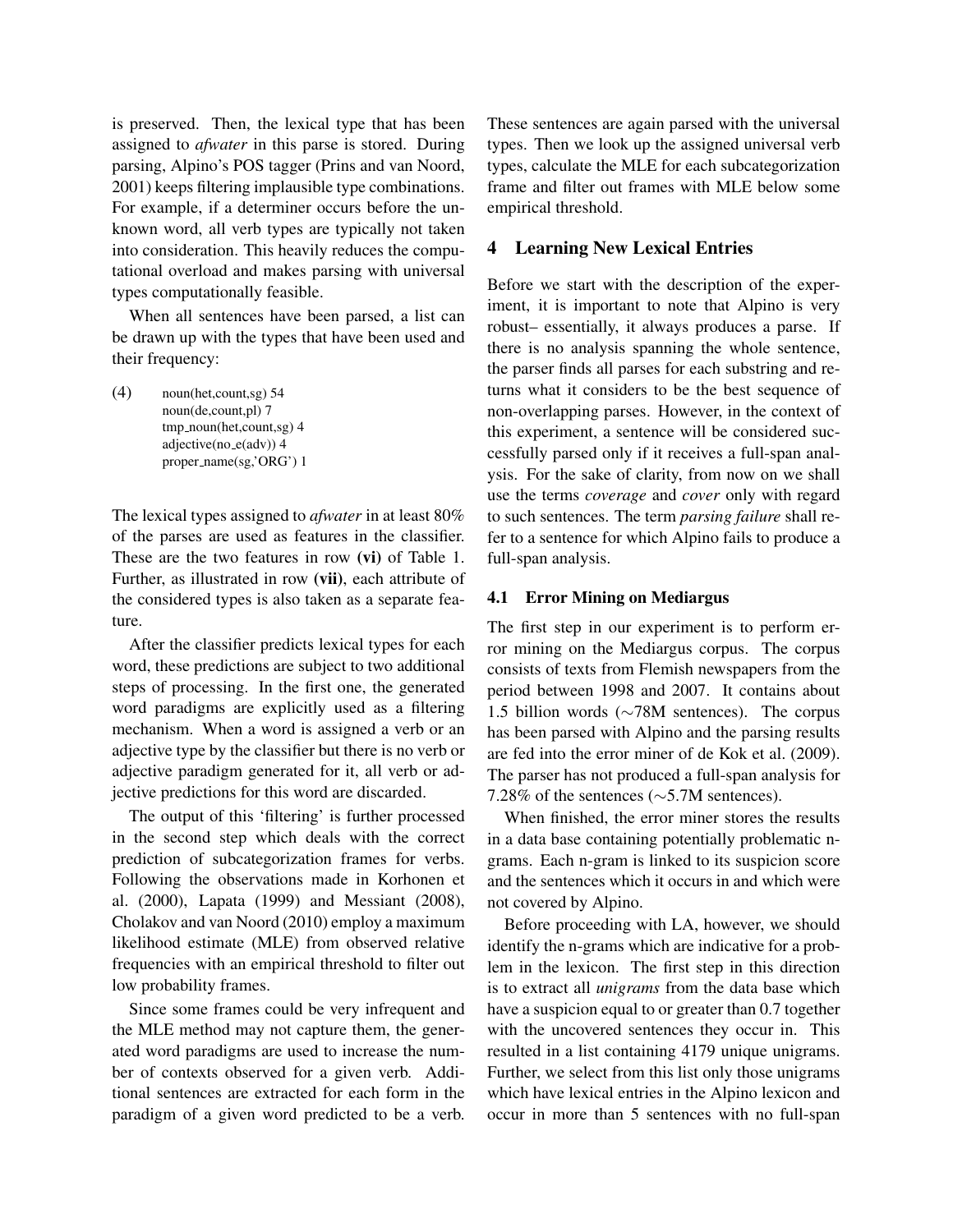parse. Sometimes, the error miner might be wrong about the exact word which causes the parsing failure for a given sentence. The 5 sentences empirical threshold is meant to guarantee that the selected words are systematically causing problems for the parser.

The result of this selection is 36 unigrams (words) which occur in a total of 388 uncovered sentences– an average of 10.78 sentences per word. The small number of selected words is due to the fact that most of the problematic 4179 unigrams represent tokenization errors (two or more words written as one) and spelling mistakes which, naturally, are not listed in the Alpino lexicon. Very few of the 4179 unigrams are actual unknown words. Table 2 shows some of the problematic unigrams and their suspicions.

| opVorig         | 0.898989 |
|-----------------|----------|
| GentHoewel      | 0.89759  |
| Nieuwpoortl     | 0.897414 |
| SportTijdens    | 0.897016 |
| <b>DirvenDe</b> | 0.896428 |
| mistrap         | 0.896038 |
| Dwoeurp         | 0.896013 |
| passerde        | 0.89568  |
| doorHugo        | 0.893901 |
| goedkmaken      | 0.892407 |
| ManneN          | 0.891539 |
| toegnag         | 0.891523 |

Table 2: Problematic unigrams and their suspicions

It can be seen immediately that most of the unigrams presented in the table are tokenization errors. There are also some typos. The unigram *passerde* should be written as *passeerde*, the past singular verb form of the verb 'to pass' and *toegnag* is the misspelled noun *toegang* (access). The only problematic unigram with a lexical entry in the Alpino lexicon is *mistrap* (misstep, to misstep).

Although the experiment setup yields a small test set, we employ it because the words in this set represent 'clear-cut' cases. This allows us to demonstrate better the effect of our technique.

### 4.2 Applying Lexical Acquisition

Our assumption is that incomplete or incorrect lexical entries prevented the production of full-span parses for the 388 sentences in which the 36 problematic words pinpointed by the error miner occur. That is why, in the second step of the experiment, these words are temporarily removed from the Alpino lexicon, i.e. they are treated as unknown words, and we employ the LA method presented in the previous section to learn offline new lexical entries for them.

The setup for the learning process is exactly the same as in Cholakov and van Noord (2010). The set of universal types consists of 611 types and the MEbased classifier has been trained on the same set of 2000 words as in Cholakov and van Noord (2010). Those types predicted by the classifier which account together for less than 5% of probability mass are discarded.

In order to increase the number of observed contexts for a given word when parsing with the universal types, up to 100 additional sentences in which the word occurs are extracted from Internet. However, when predicting new lexical entries for this word, we want to take into account only sentences where it causes a parsing failure. It is in such sentences where a new lexical entry can be learnt through LA. For example, the LA method would be able to predict a noun entry for *afwater* if it focuses only on contexts where it has a noun reading, i.e. on sentences not covered by Alpino.

That is why, the sentences we extracted from Internet are first parsed with the standard Alpino configuration. When averaging over the 36 sentence sets, it turns out that Alpino has been able to cover 10.05% of the sentences. Although we cannot be sure that the 36 words are the cause of a parsing failure in each of the uncovered sentences, this low coverage indicates once more that Alpino has systematic problems with sentences containing these words.

Then, the uncovered sentences from Internet together with the 388 problematic sentences from the Mediargus corpus are parsed with Alpino and the universal types. For example, the list of universal types assigned to *afwater* in (4) contains mostly noun types, i.e. the kind of types which are currently not in the lexicon for this word and which we want to learn.

The result of the LA process is the prediction of a total of 102 lexical types, or 2.83 types per word. This high number is due to the fact that 25 words receive verb predictions. Since a verb can have vari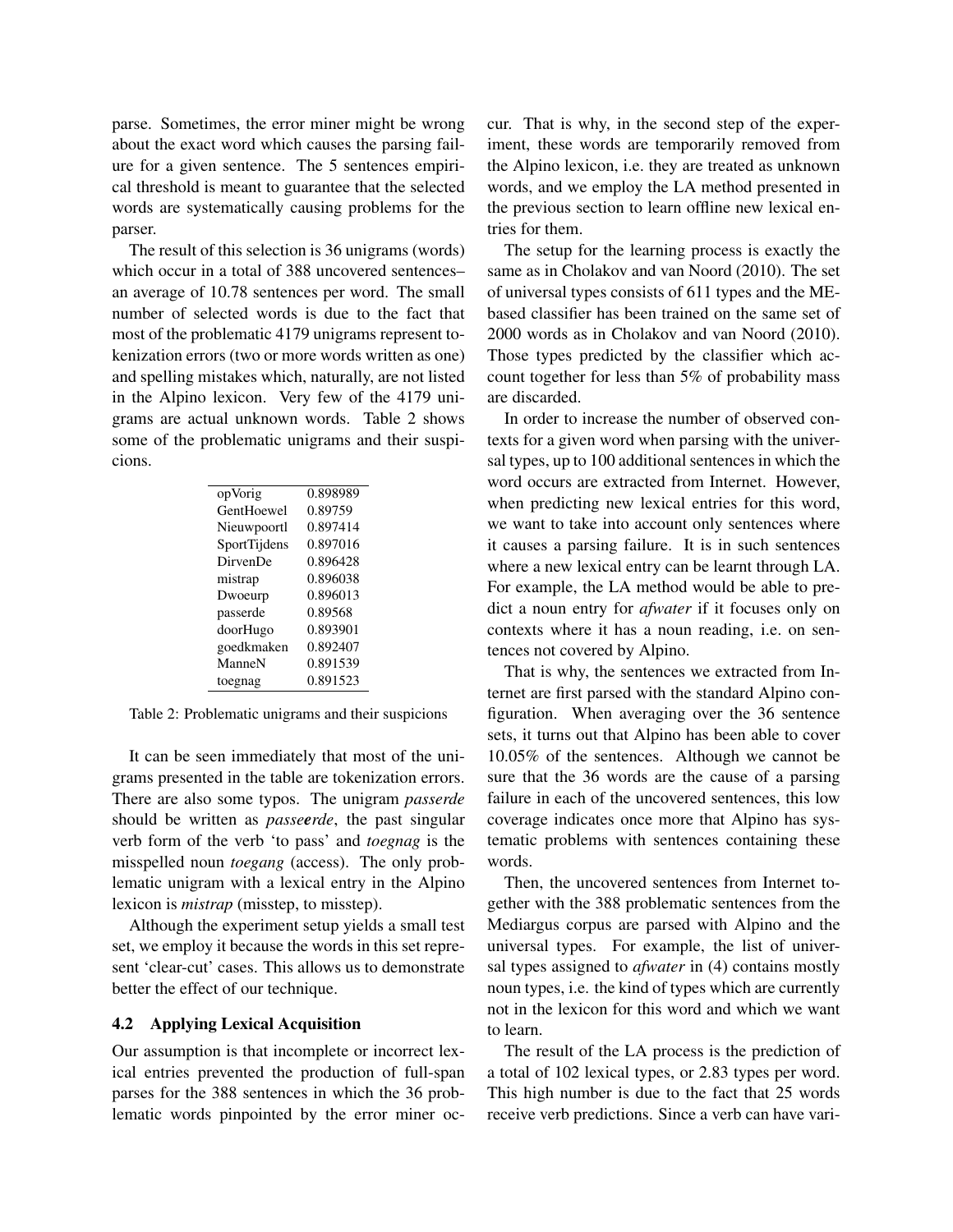ous subcategorization frames, there is one type assigned for each frame. For example, *inscheppen* (to spoon in(to)) receives 3 types which differ only in the subcategorization frame– *verb(hebben,inf,tr.)*, *verb(hebben,inf,intr.)* and *verb(hebben,inf,np np)*. However, the infinitive in Dutch is also the form for plural present and *inscheppen* correctly receives 3 more predictions– *verb(hebben,pl,tr.)*, *verb(hebben,pl,intr.)* and *verb(hebben,pl,np np)*.

Let us examine the most frequent types of lexicon errors for the 36 problematic words by looking at the current Alpino lexical entries for some of these words and the predictions they receive from the LA method. The original Alpino entries for 19 of the 25 words predicted to be verbs are a product of a specific lexical rule in the grammar. Consider the following sentences:

- $(5)$  a. I spoon the soup in the bowl schep de soep in de kom. 'I spoon the soup into the bowl.' b. dat ik de soep de kom in schep
	- that I the soup the bowl in spoon 'that I spoon the soup into the bowl' c. dat ik de soep de kom *in*schep
	- that I the soup the bowl in spoon 'that I spoon the soup into the bowl'

We see in (5-b) that the preposition *in* is used as a postposition in the relative clause. However, in such cases, there is linguistic evidence that *in* behaves as a separate verb particle. That is why, as shown in (5-c), people sometimes write *in* and the verb together when they occur next to each other in the sentence. To account for this, Alpino employs a special lexical rule. This rule assigns a certain type of subcategorization frame to verbs like *inscheppen* where a postposition can be interpreted as a separable particle. That subcategorization frame requires a noun phrase ('the soup' in (5-c)) and a locative NP ('the bowl' in  $(5-c)$ ).

However, in some cases, the entries generated by this lexical rule cannot account for other possible usages of the verbs in question. For example,

 $(6)$ you must this yourself spoon in.INF moet deze zelf inscheppen. 'You have to spoon this in yourself.'

Alpino fails to parse this sentence because *inscheppen* is used without a locative NP. Now, when the LA method has predicted a transitive verb type for *inscheppen*, the parser should be able to cover the sentence. Other such examples from our data include *wegwist* (to erase.3PER.SG), *onderligt* (to lie under.3PER.SG), etc.

Further, there are 10 words, including *afwater*, which represent cases of nominalisation currently not accounted for in the Alpino lexicon. The LA process correctly predicts noun types for these words. This should enable the parser to cover sentences like:

(7) Die moet een deel van het afwater vervoeren. this must a part from the drainage transport/move 'This has to move a part of the drainage.'

where *afwater* is used as a noun.

There are also 3 words which correctly receive adjective predictions. Currently, their lexical entries are incomplete because they are assigned only past participle types in the lexicon. However, past participles in Dutch can also act as adjectives. For historical reasons, this systematic ambiguity is not treated as such in Alpino. Each participle should also have a separate adjective lexical entry but, as we see, this is not always the case.

## 5 Results

After LA is finished, we restore the original lexical entries for the 36 words but, additionally, each word is also assigned the types which have been predicted for it by the LA method. The 388 problematic sentences from the Mediargus corpus are then re-parsed with Alpino. We are interested in observing:

- 1. how many sentences receive a full-span analysis
- 2. how the parsing accuracy of Alpino changes

Table 3 shows that when the Alpino lexicon is extended with the lexical entries we learnt through LA, the parser is able to cover nearly 84% of the sentences, including the ones given in (6) and (7). Since there is no suitable baseline which this result can be compared to, we developed an additional model which indicates what is likely to be the maximum coverage that Alpino can achieve for those sentences by adding new lexical entries only.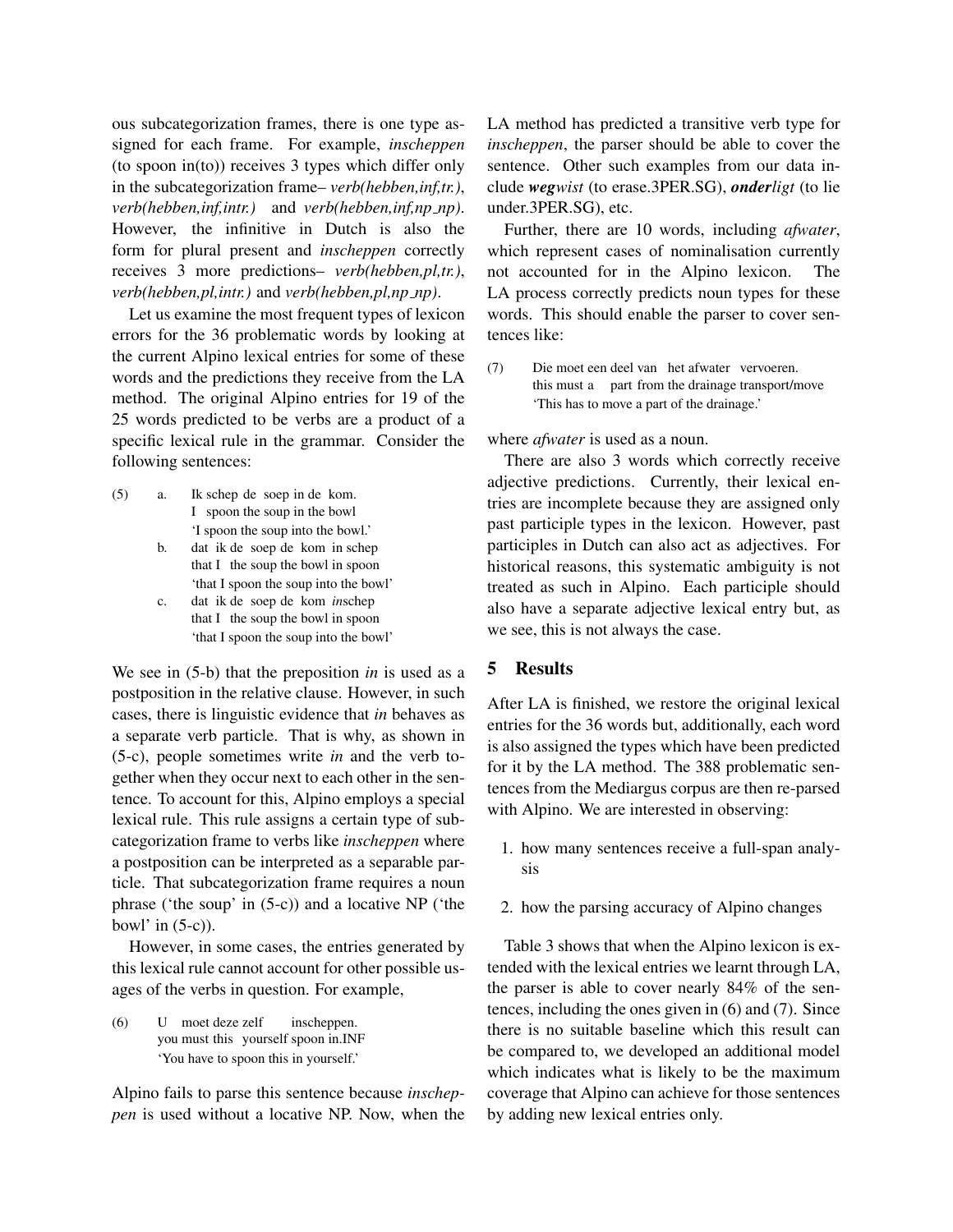In this second model, for each of the 36 words, we add to the lexicon all types which were successfully used for the respective word during the parsing with universal types. In this way, Alpino is free to choose from all types it has considered suitable for a given word, i.e. the parser is not limited by the outcome of the LA process but rather by the overall quality of the grammar.

The 'universal types' model performs better than ours– it achieves 87.9% coverage. Still, the performance of our model is close to this result, i.e. close to what we consider to be the maximal possible coverage of Alpino for these 388 sentences when only LA is used.

| Model                   | Coverage $(\% )$ |
|-------------------------|------------------|
| Our model (Alpino + LA) | 83.76            |
| Universal types         | 87.89            |

Table 3: Coverage results for the re-parsed 388 problematic sentences

Some of the sentences which cannot be covered by both models are actually not proper sentences but fragments which were wrongly identified as sentences during tokenization. Many other cases include sentences like:

(8) Een gele frommel papier, Arabische lettertekens. a yellow crease paper Arabic characters 'A yellow paper crease, Arabic characters.'

which is probably the caption of a photo or an illustration. However, because of the absence of a verb, Alpino splits the analysis into two parts– the part before the comma and the part after the comma.

Here is a more interesting case:

(9) Als we ons naar de buffettafel begeven, mistrap ik when we us to the buffet proceed misstep I me. myself 'When we proceed to the buffet I misstep.'

The LA method does not predict a reflexive verb type for *mistrap* which prevents the production of a full-span analysis because Alpino cannot connect the reflexive pronoun *me* to *mistrap*. In this case, however, the universal type model outperforms ours. A reflexive verb type is among the universal types and thus, Alpino is able to use that type to deliver a full-span parse. We should note though, that LA correctly predicts a noun type for *mistrap* which enables Alpino to parse successfully the other 14 sentences which this word occurs in.

Let us now look at the correctness of the delivered parses. To estimate the accuracy of the parser, we have randomly selected 100 sentences out of the 388 sentences in the test set and we have manually annotated them in order to create a gold standard for evaluation.

Accuracy in Alpino is measured in terms of dependency relations. The accuracy for sentences which are not assigned a full-span analysis but a sequence of non-overlapping parses can still be larger than zero because, within these parses, some correct dependency relations could have been produced. That is why, though the coverage of Alpino for the selected 100 sentences is zero, we can still obtain a number for accuracy and use it as a baseline for comparison. Clearly, this baseline is expected to perform worse than both our model and the universal types one since those are able to cover most of the sentences and thus, they are likely to produce more correct dependency relations. However, it gives us an idea how much extra quality is gained when coverage improves.

The accuracy results for the 100 annotated sentences are given in Table 4. The average sentence length is 18.9 tokens.

| Model           | Accuracy $(\% )$ | msec/sentence |
|-----------------|------------------|---------------|
| Alpino          | 63.35            | 803           |
| Our model       | 86.15            | 718           |
| Universal types | 85.12            | 721           |

Table 4: Accuracy results for the 100 annotated sentences

Our model achieves the highest accuracy without increasing the parse times. Further, the baseline has a much lower result which shows that coverage is not gained on the expense of accuracy.

Our model and the universal types one achieve the same accuracy for most of the sentences. However, the universal types model has an important disadvantage which, in some cases, leads to the production of wrong dependency relations. The model predicts a large number of lexical types which, in turn, leads to large *lexical ambiguity*. This lexical ambiguity increases the number of possible analyses Alpino chooses from, thus making it harder for the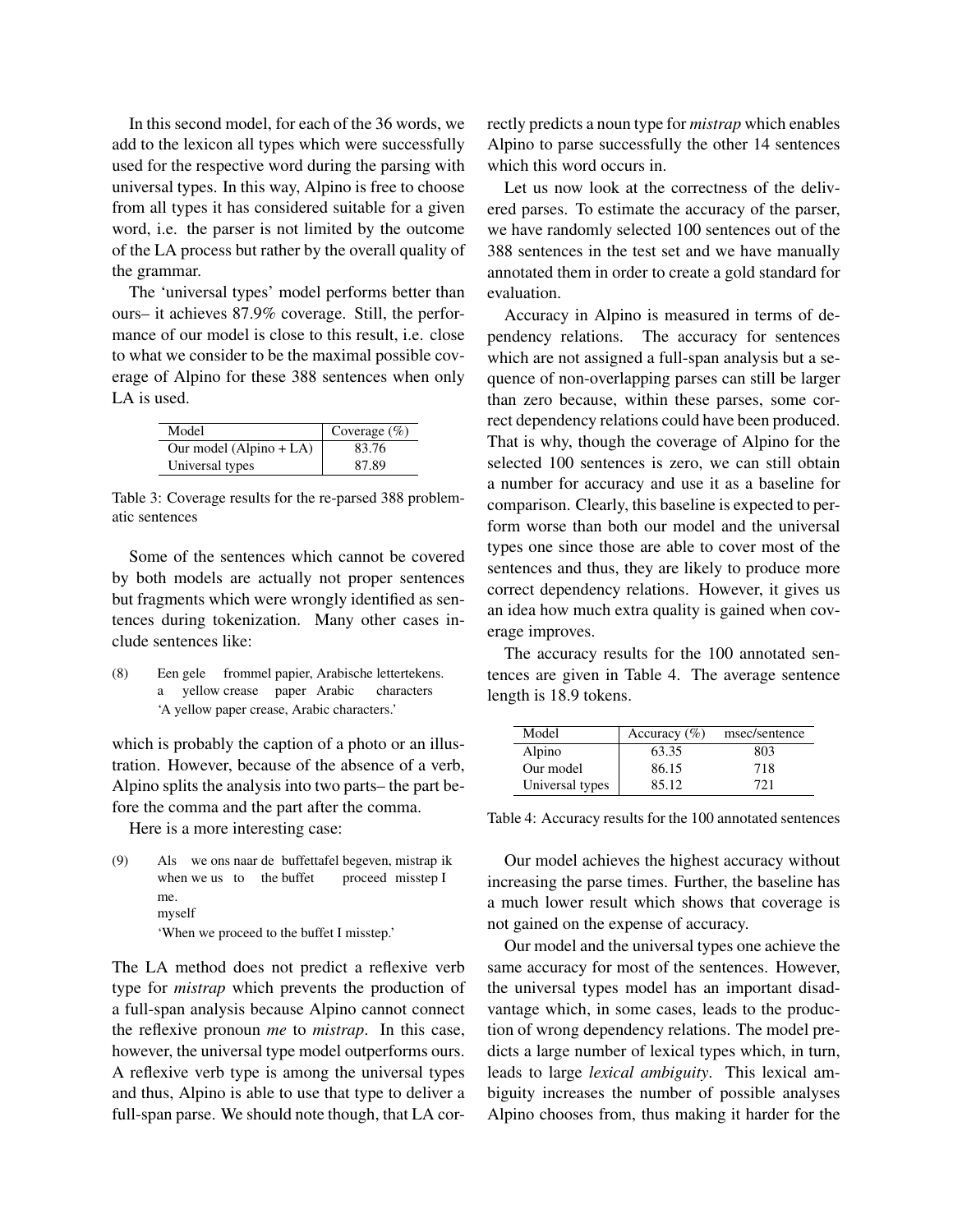parser to produce the correct analysis. Let us consider the following example where a sentence is covered by both models but the universal types model has lower accuracy:

(10) Dat wij het rechttrokken, that we it straighten.PAST.PL. plead for our pleit voor onze huidige conditie. current condition 'It pleads for our condition that we straightened it.'

Here, *het* is the object of the verb *rechttrokken*. However, although there are transitive verb types among the universal types assigned to *rechttrokken*, Alpino chooses to use a verb type which subcategorizes for a measure NP. This causes for *het* to be analysed not as an object but as a measure complement, i.e. the produced dependency relation is incorrect.

The LA method, on the other hand, is much more restrictive but its predictions are also much more accurate. Since it considers sentences containing other forms of the paradigm of *rechttrokken* when predicting subcategorization frames, the LA method correctly assigns only one transitive and one intransitive verb type to this word. This allows Alpino to recognize *het* as the object of the verb and to produce the correct dependency relation.

The few cases where the universal types model outperforms ours include sentences like the one given in (9) where the application of our model could not enable Alpino to assign a full-span analysis. Sometimes, the LA method is too restrictive and does not output some of the correct types. These types, on the other hand, could be provided by the universal types model and could enable Alpino to cover a given sentence and thus, to produce more correct dependency relations. Allowing for the LA method to predict more types, however, has proven to be a bad solution because, due to the increased lexical ambiguity, this leads to lower parsing accuracy.

### 6 Discussion

### 6.1 Comparison to Previous Work

The performance of the technique we presented in this paper can be compared to the performance of a number of other approaches applied to similar tasks.

Zhang et al. (2006) and Villavicencio et al. (2007) use error mining to semi-automatically detect English multiword expressions (MWEs). Then, they employ LA to learn proper lexical entries for these MWEs and add them to the lexicon of a large-scale HPSG grammar of English (ERG; (Copestake and Flickinger, 2000)). This increases parsing coverage by 15% to 22.7% for a test set of 674 sentences containing MWEs and parsed with the PET parser (Callmeier, 2000). In both studies, however, the combination of error mining and LA is applied to a very specific task whereas our method is a general one.

Nicolas et al. (2008) employ a semi-automatic method to improve a large-scale morphosyntactic lexicon of French (Lefff; (Sagot et al., 2006)). The lexicon is used in two grammars– the FRMG (Thomasset and de la Clergerie, 2005), a hybrid Tree Adjoining/Tree Insertion Grammar, and the SxLFG-FR LFG grammar (Boullier and Sagot, 2006). The first step in this approach is also the application of an error miner (Sagot and de la Clergerie, 2006) which uses a parsed newspaper corpus (about 4.3M words) to pinpoint problematic unigrams.

The crucial difference with our method is in the second step. Nicolas et al. (2008) assign *underspecified* lexical entries to a given problematic unigram to allow the grammar to parse the uncovered sentences associated with this unigram. Then, these entries are ranked based on the number of successful parses they have been used in.

The use of underspecification, however, causes large ambiguity and severe parse overgeneration (observed also in Fouvry (2003)). As a consequence of that, the ranked list of lexical entries for each unigram is manually validated to filter out the wrong entries. The employment of LA in our approach, on the other hand, makes it fully automatic. The ranking of the predictions is done by the classifier and the predicted entries are good enough to improve the parsing coverage and accuracy without any manual work involved. Generally, recent studies (Baldwin, 2005; Zhang and Kordoni, 2006; Cholakov et al., 2008; Cholakov and van Noord, 2010) have clearly shown that when it comes to learning new lexical entries, elaborate LA techniques perform better and are more suitable for large-scale grammars than un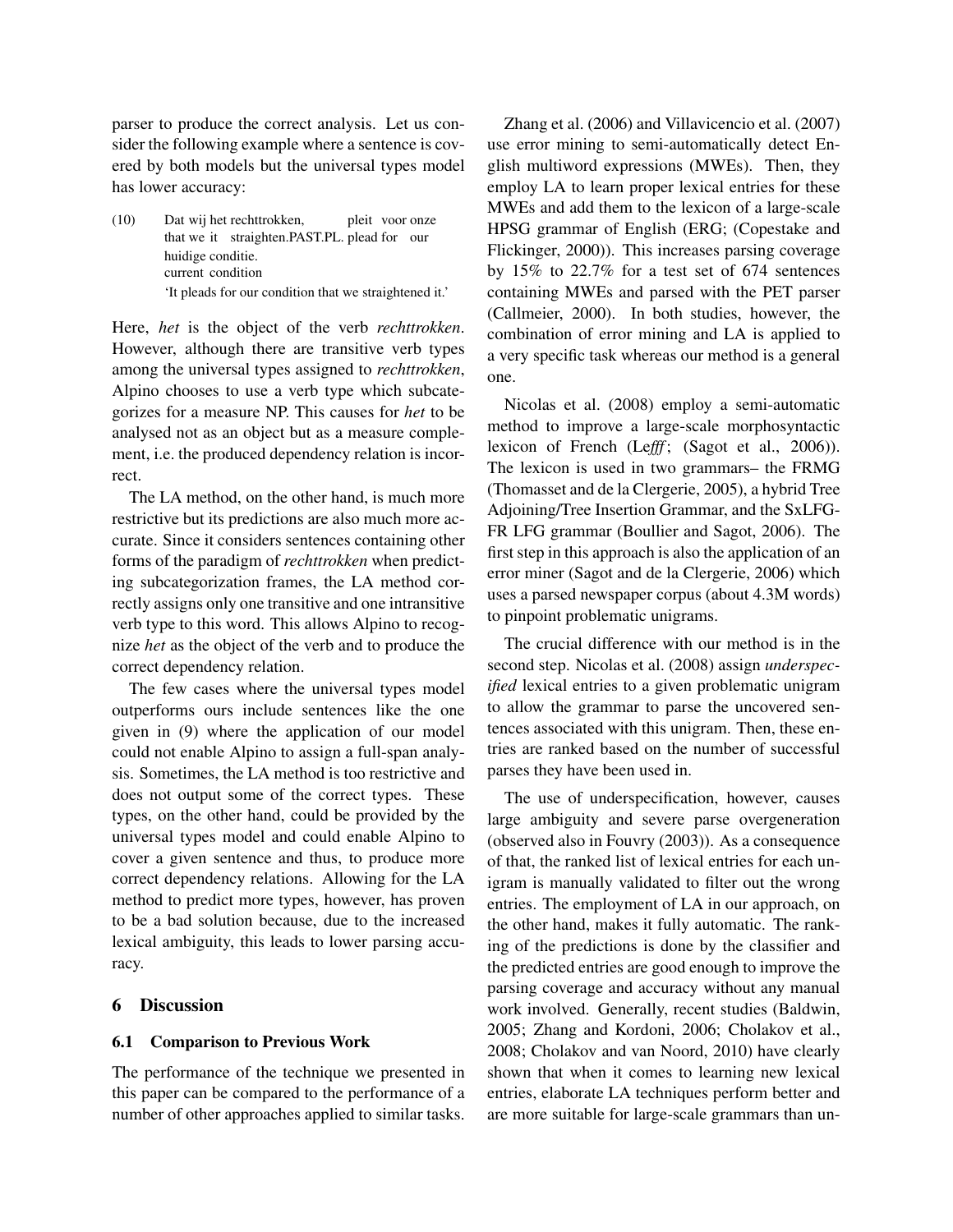derspecification<sup>2</sup>.

Further, the naive ranking system used in Nicolas et al. (2008) puts a correctly generated entry for an infrequent usage of a given word (e.g., a verb with a rare subcat frame) in the bottom of the ranked list because of the low number of sentences in which this entry is used. The LA method we employ is more sensitive to rare usages of words because it considers occurrences of the word in question outside the parsed corpus (very important if the corpus is domain-specific) and it also takes into account all forms in the paradigm(s) of the word. This increases the chances of a rare usage of this word to 'manifest' itself.

Nicolas et al. (2008) uses the lexical entries which remain after the manual validation to re-parse the newspaper corpus. 254 words (mostly verbs) are corrected and the parse coverage increases by 3.4% and 1.7% for the FRMG and the SxLFG, respectively. However, the authors do not mention how many of the original uncovered sentences they are able to cover and therefore, we cannot compare our coverage result. Nothing is said about the parsing accuracy. Even with manually validated lexical entries, it is still possible for the grammar to produce full-span but wrong analyses.

## 6.2 Application to Other Systems and Languages

It is important to note that this paper should be viewed as a case study where we illustrate the results of the application of what we believe to be a good algorithm for dealing with incomplete or incorrect lexical entries– namely, the combination of error mining and LA. However, our method is general enough to be applied to other large-scale grammars and languages.

The error mining is directly usable as soon as there is a large parsed corpus available. The LA technique we employed is also quite general provided that certain requirements are fulfilled. First, words have to be mapped onto some finite set of labels of which a subset of open-class (universal) labels has to be selected. This subset represents the labels which can be predicted for unknown words. Second, we need a parser to analyse sentences in which a given unknown word occurs. Finally, the ME-based classifier allows for arbitrary combinations of features and therefore, any (languagespecific) features considered useful can be included. As for the paradigm generation method, the idea of combining a finite state morphology and web heuristics is general enough to be implemented for different languages.

We have already started investigating the applicability of our method to the FRMG and a large-scale grammar of German and the initial experiment and results we have obtained are promising.

### 6.3 Future Research

Currently, our algorithm handles only unigrams (words). However, it would be useful to extend it, so it can work with longer n-grams. For example, a given word could have some reading which is not yet handled in the lexicon only within a particular bi- or trigram.

Consider the bigram '*schampte af*' which has been identified as problematic by the error miner. It represents the particle verb '*afschampte*' (to glance.PAST.SG). Although the lexicon contains a verb entry for '*schampte*', there is no entry handling the case when this verb combines with the particle '*af*'. Another example is the bigram '*de slachtoffer*' (the victim). In standard Dutch, the noun '*slachtoffer*' goes with the '*het*' definite article which is marked in its lexical entry. However, in Flemish it is used with the '*de*' article.

Our method is currently not able to capture these two cases since they can be identified as problematic on bigram level and not when only unigrams are considered.

Further, the definition of what the error miner considers to be a successful parse is a rather crude one. As we saw, even if the grammar is able to produce a full-span analysis for a given sentence, this analysis could still not be the correct one. Therefore, it is possible that a word could have a problematic lexical entry even if it only occurs in sentences which are assigned a full-span parse. Currently, such a word will not be identified as problematic by the error miner. That is why, some (statistical) model which is capable of judging the plausibility of a parse should be developed and incorpo-

 $2$ In Nicolas et al. (2008) the authors also admit that an elaborate LA technique will produce better results.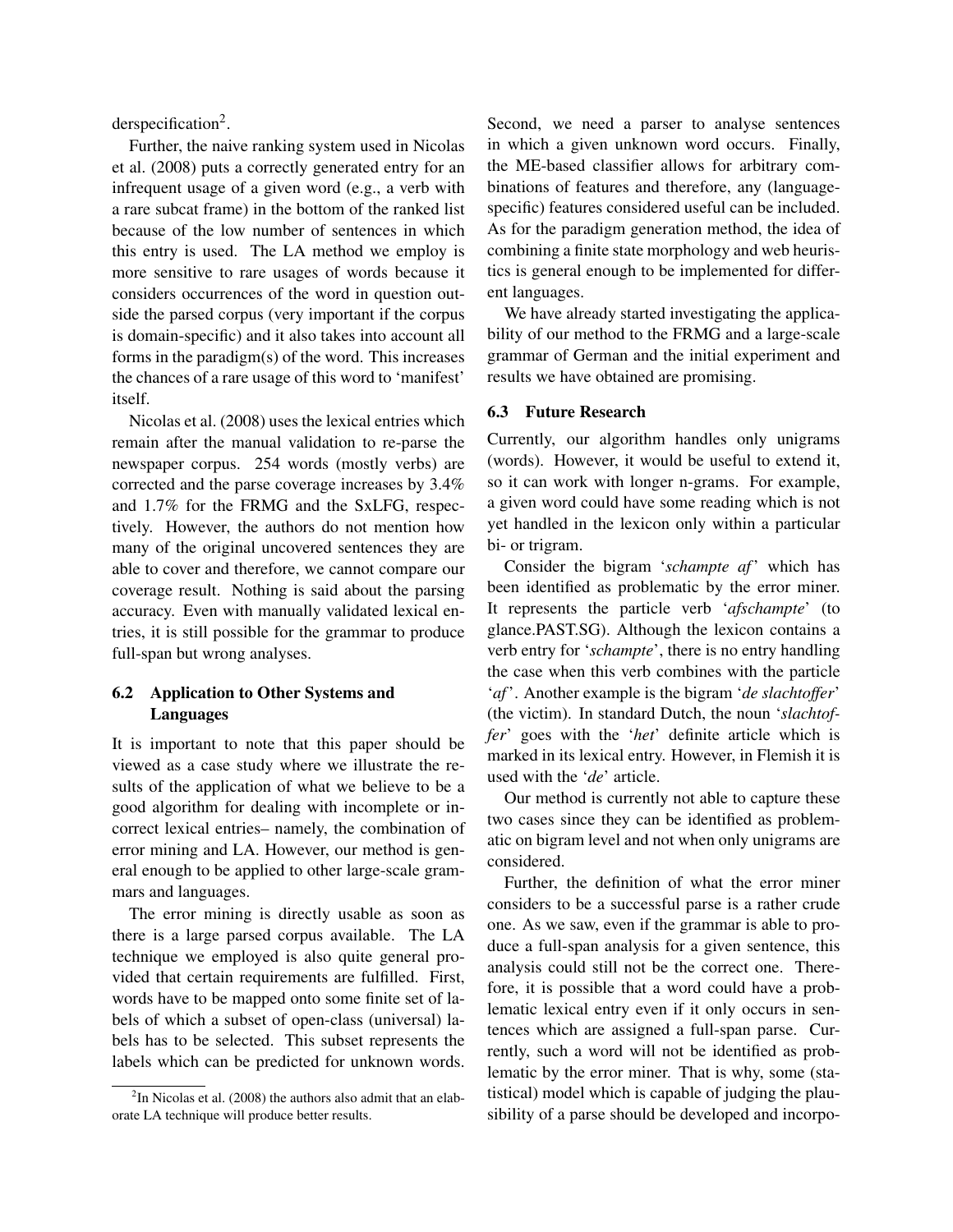rated in the calculation of the suspicions during error mining.

### **References**

- Tim Baldwin. 2005. Bootstrapping deep lexical resources: Resources for courses. In *Proceedings of the ACL-SIGLEX 2005 Workshop on Deep Lexical Acquisition*, Ann Arbor, USA.
- Pierre Boullier and Benoît Sagot. 2006. Efficient parsing of large corpora with a deep LFG parser. In *Proceedings of LREC'06*, Genoa, Italy.
- Ulrich Callmeier. 2000. PET– a platform for experimentation with efficient HPSG processing techniques. In *Journal of Natural Language Engineering*, volume 6, pages 99–107. Cambridge University Press.
- Kostadin Cholakov and Gertjan van Noord. 2009. Combining finite state and corpus-based techniques for unknown word prediction. In *Proceedings of the 7th Recent Advances in Natural Language Processing (RANLP) conference*, Borovets, Bulgaria.
- Kostadin Cholakov and Gertjan van Noord. 2010. Acquisition of unknown word paradigms for large-scale grammars. In *Proceedings of the 23rd International Conference on Computational Linguistics (COLING-2010)*, Beijing, China.
- Kostadin Cholakov, Valia Kordoni, and Yi Zhang. 2008. Towards domain-independent deep linguistic processing: Ensuring portability and re-usability of lexicalised grammars. In *Proceedings of COLING 2008 Workshop on Grammar Engineering Across Frameworks (GEAF08)*, Manchester, UK.
- Ann Copestake and Dan Flickinger. 2000. An opensource grammar development environment and broadcoverage English grammar using HPSG. In *Proceedings of the 2nd International Conference on Language Resource and Evaluation (LREC 2000)*, Athens, Greece.
- Daniël de Kok, Jianqiang Ma, and Gertjan van Noord. 2009. A generalized method for iterative error mining in parsing results. In *Proceedigns of the 2009 Workshop on Grammar Engineering Across Frameworks, ACL-IJCNLP 2009*, pages 71–79, Singapore.
- Frederik Fouvry. 2003. Lexicon acquisition with a largecoverage unification-based grammar. In *Companion to the 10th Conference of EACL*, pages 87–90, Budapest, Hungary.
- Anna Korhonen, Genevieve Gorell, and Diana McCarthy. 2000. Statistical filtering and subcategorization frame acquisition. In *Proceedings of the Joint SIGDAT Conference on Empirical Methods in Natural Language Processing and Very Large Corpora*, Hong Kong, China.
- Mirella Lapata. 1999. Acquiring lexical generalizations from corpora. A case study for diathesis alternations. In *Proceedings of the 37th Annual Meeting of ACL*, Maryland, USA.
- Robert Malouf. 2002. A comparison of algorithms for maximum entropy parameter estimation. In *Proceedings of the 6th conference on Natural Language Learning (CoNLL-2002)*, pages 49–55, Taipei, Taiwan.
- Cedric Messiant. 2008. A subcategorization acquisition system for French verbs. In *Proceedings of the ACL 2008 Student Research Workshop*, Columbus, OH.
- Lionel Nicolas, Benoît Sagot, Miguel Molinero, Jacques Farré, and Eric de la Clergerie. 2008. Computer aided correction and extension of a syntactic wide-coverage lexicon. In *Proceedings of the 22nd International Conference on Computational Linguistics (COLING-2008)*, pages 633–640, Manchester, UK.
- Robbert Prins and Gertjan van Noord. 2001. Unsupervised POS-tagging improves parcing accuracy and parsing efficiency. In *Proceedings of IWPT*, Beijing, China.
- Benoît Sagot and Eric de la Clergerie. 2006. Error mining in parsing results. In *Proceedings of the 44th Meeting of the Association for Computational Linguistics (ACL'06)*, pages 329–336, Morristown, NJ, USA.
- Benoît Sagot, Lionel Clément, Eric de la Clergerie, and Pierre Boullier. 2006. The Lefff 2 syntactic lexicon for French. In *Proceedings of LREC'06*, Genoa, Italy.
- François Thomasset and Eric de la Clergerie. 2005. Comment obtenir plus des méetagrammaires. In Pro*ceedings of TALN'05*, Dourdan, France.
- Gertjan van Noord. 2004. Error mining for widecoverage grammar engineering. In *Proceedings of the 42nd Meeting of the Association for Computational Linguistics (ACL'04)*, pages 446–453, Barcelona, Spain.
- Gertjan van Noord. 2006. At last parsing is now operational. In *Proceedings of TALN*, Leuven, Belgium.
- Aline Villavicencio, Valia Kordoni, Yi Zhang, Marco Idiart, and Carlos Ramisch. 2007. Validation and evaluation of automatically acquired multiword expressions for grammar engineering. In *Proceedings of the 2007 Joint Conference on Empirical Methods in Natural Language Processing and Computational Natural Language Learning*, pages 1034–1043, Prague, Czech Republic.
- Yi Zhang and Valia Kordoni. 2006. Automated deep lexical acquisition for robust open text processing. In *Proceedings of the Fifth International Conference on Language Resourses and Evaluation (LREC 2006)*, Genoa, Italy.
- Yi Zhang, Valia Kordoni, Aline Villavicencio, and Marco Idiart. 2006. Automated multiword expression prediction for grammar engineering. In *Proceedings of*